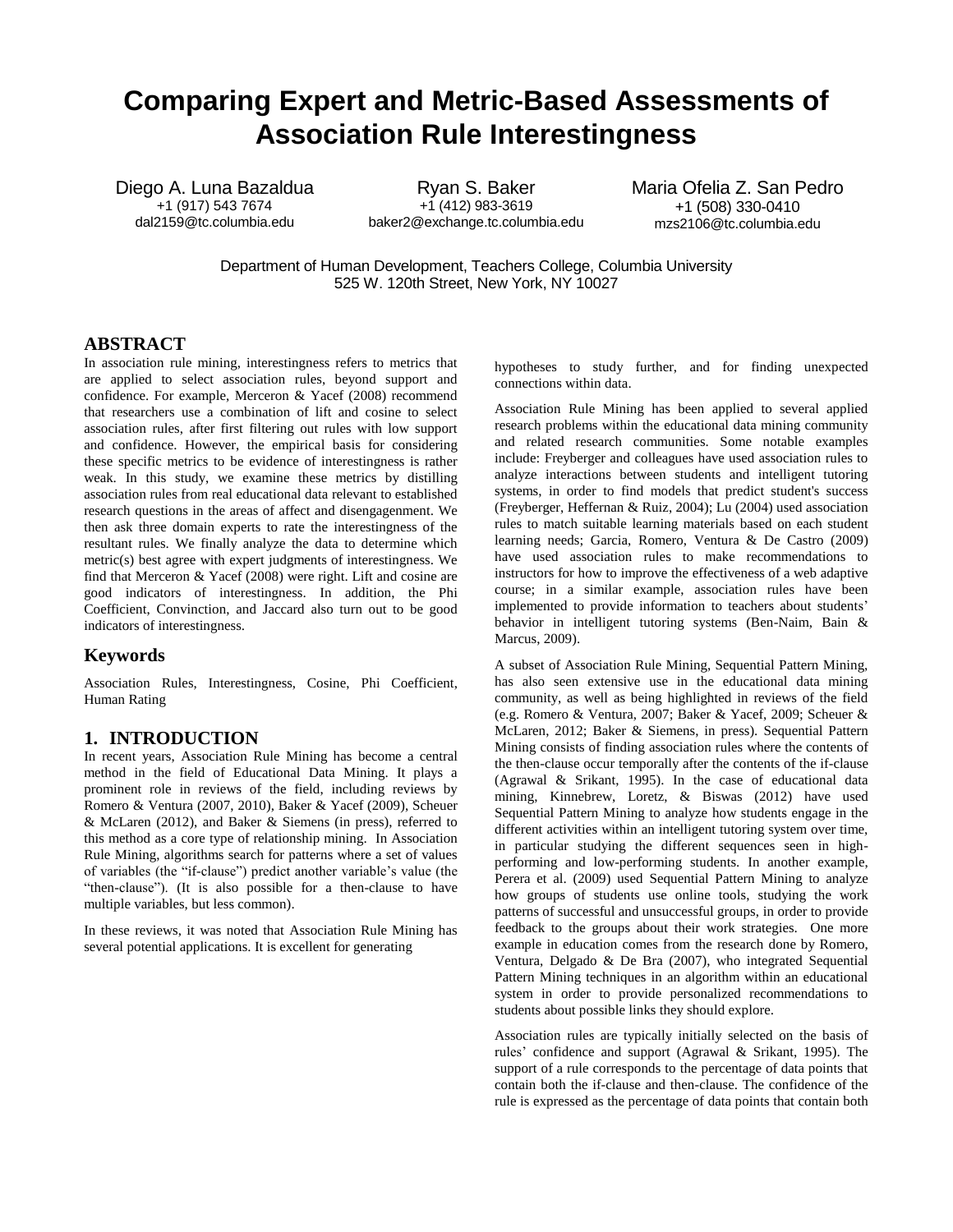the if-clause and also includes the then-clause, divided by the number of data points that contain the if-clause (Garcia, Romero, Ventura & Calders, 2007).

However, the combination of support and confidence is insufficient to select good association rules. By definition, support and confidence find variable values that are frequently seen together. As such, these metrics often end up selecting combinations of variable values that are trivially associated, such as finding that students who take advanced biology probably took introductory biology, or finding that students who fail a course's exams fail the course as well.

What is desirable is to instead find association rules that are novel, that are surprising, that are unexpected. Frequently, after rules are filtered by looking for all rules with a minimum support and confidence, the next step is to use an alternate metric that can give some indicator of novelty; that can determine if an association rule is *interesting*.

To this end, researchers have tried to decide which metrics best capture an association rule's interestingness, both in general (Tan, Kumar & Srivastava, 2004), and in the specific case of educational data mining (Meceron & Yacef, 2008). Merceron and Yacef (2008) recommend Lift/Added Value (Lift and Added Value are mathematically equivalent) and Cosine as excellent interestingness measures for educational data because their meaning is easily understood even to people not expert in data mining (e.g., teachers, school administrators, and so on); in addition, Cosine does not depend on the data set size. In particular, they recommend that researchers consider an association rule to be interesting if it has a high value for either of these measures.

Moreover, there are additional metrics identified that have the potential to measure interestingness. Tan et al. (2004) review the potential candidates for an interestingness measure, finding over twenty in the published literature. Their list includes lift and cosine, but also includes the Phi coefficient, Goodman-Kruskal's, the Odds ratio, Yule's Q, Yule's Y, Cohen's Kappa, Mutual information, the J-Measure, the Gini Index, Laplace, Conviction, Piatetsky-Shapiro, Certainty Factor, Added Value, Collective strength, Jaccard, and Klosgen. Such variety of possible interestingness measures has made it complicated to identify which one is the most appropriate.

Further complicating the matter of choosing an appropriate interestingness measure (or measures) is the fact that the research on interestingness measures has thus far been mathematical or intuitive: interestingness measures have been selected based on their mathematical properties, and in some cases based on the intuitive perceptions of expert data miners.

In this paper, we consider an alternate strategy for selecting interestingness measures: using data mining to determine which interestingness measure is best, based on expert judgments of interestingness. In other words, instead of selecting a metric formally or intuitively, we can actually collect data on which association rules are seen as being the most interesting by domain experts, the population that could best take advantage of new hypotheses and unexpected findings in a domain. We then analyze this data to determine which metrics, or combination of metrics, best matches the domain experts' perception of specific rules' interestingness.

In the following sections, we take real data from online learning. We then distill association rules for that data relevant to established research questions in the field. We then ask three domain experts to rate the interestingness of the resultant rules. We finally analyze the data to determine which metric(s) best agree with expert judgments of interestingness. In doing so, we will explicitly compare our findings to claims in Merceron & Yacef (2008) as to which metrics best represent interestingness.

# **2. Method**

# **2.1 Data**

In order to study domain experts' assessments of which association rules are interesting, we generated association rules from real student data, relevant to established research questions in the field. We use domain experts, under the hypothesis that what experts consider interesting may be different than what novices consider interesting (and we believe that finding rules that are interesting for an expert is a more valuable use of association rule mining, though opinions could differ). We use genuine data to create these rules rather than simulated data, due to the concern that the metrics that predict the interestingness of genuine data may not be the same as the metrics that predict interestingness in simulated data. This would be a particular concern if the simulated data were to produce association rules that were actually false; and using generic operators would eliminate the potential to leverage domain expertise.

To this end, we used models that assess student affect and disengaged behaviors within a widely-used online learning environment, to examine association rules about the relationships between student´s affect and disengaged behaviors. The study of student disengagement and affect has been a research topic of considerable interest to researchers in EDM and related fields. Sabourin, Rowe, Mott, & Lester (2011) have analyzed the relation between engaged and disengaged behaviors with positive and negative affective states in students while interacting with a learning system, finding that different patterns of affect correlate to engaged and disengaged behaviors. Hershkovitz, Baker, Gobert, & Nakama (2012) have found evidence that boredom mediates between the student´s tendency to avoid novelty and offtask behavior. Baker, D'Mello, Rodrigo & Graesser (2010) find that gaming the system is often preceded and followed by boredom. Chauncey & Azevedo (2010) show a relationship between induced affect and cognitive engagement/meta-cognition, leading to differences in performance.

These rules were generated from data from the ASSISTments system (Razzaq, Heffernan, Feng & Pardos, 2007). ASSISTments is an educational web-based system that provides students with intelligent tutor-based online problem solving activities, while providing teachers with dynamic formative assessment of the students' mathematical abilities. The system has been found to be effective at enhancing student learning. (Razzaq et al., 2007), and is used by over 50,000 students a year. Figure 1 shows a screen shot of the ASSISTment system.

Data was obtained from the logs of 724 middle school students from the Northeastern United States, who answered different problems that measure 70 different mathematics skills. Within this data set, there were a total of 107,382 problems solved by students within the ASSISTment software. Student actions in this data set were classified in terms of affective states and disengaged behaviors from machine-learned affect and behavior detectors. The detectors inferred if the student: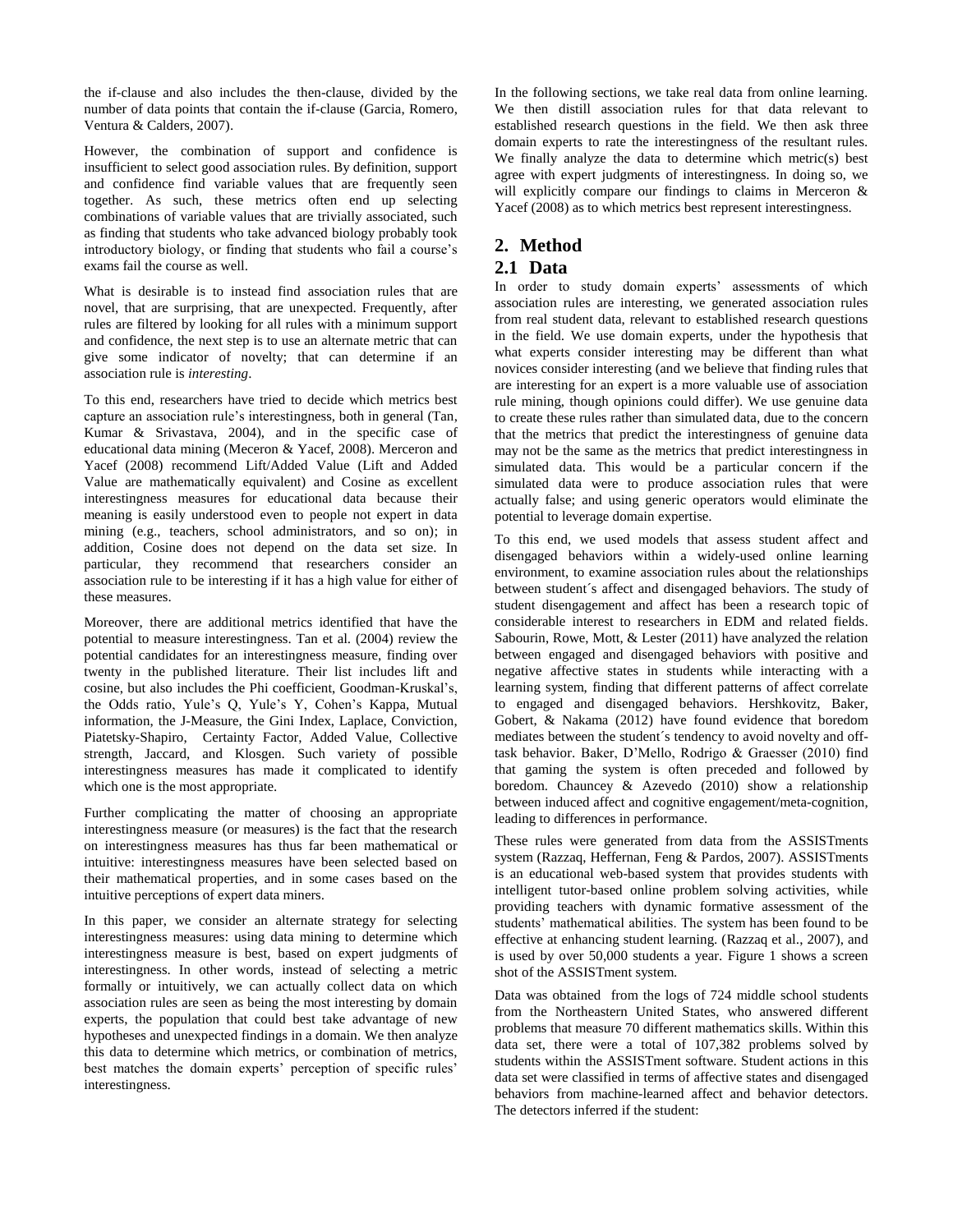- was detected as being bored or not,
- was detected as being concentrated or not,
- was detected as being frustrated or not,
- was detected as being confused or not,
- was detected as being on task or off task,
- was detected as being gaming the system or not,

The following additional features were also included in the data set:

- the student providing a correct answer
- the student providing an incorrect answer
- the student asking for a hint.



**Figure 1. Example of an ASSISTment item**

The detection of these binary categories of affective states/behaviors was done using the detectors presented in Pardos et al (2013). These detectors were developed by distilling features of the students´ interactions with the software, and synchronizing those features with field observations collected by two trained coders during the students' interactions with ASSISTments. The log data entry and the field observations were synchronized and segmented in 20 second windows to develop the detectors.

Detector performance was evaluated using student-level crossvalidation (5-fold). All detectors performed substantially better than chance, being able to distinguish each affective state/behavior between 63%-82% of the time (the A' statistic), performance that was 23%-51% better than chance (the Kappa statistic). The detectors provide confidence values of the probability that an affective state or behavior occurred. To support the association rule mining analyses discussed below, we convert these probabilities into binary predictions, using a 50% probability threshold (the Kappa values listed above represent the model goodness when this transformation is used). Pardos et al. (2013) and San Pedro et al. (2013) provide a detailed description of the detectors and their use in multiple discovery with models analyses. Table 1 summarizes the frequency and proportion of

each of these behaviors/affective states. Regarding table 1, it shows some of the average confidences are higher than what should be expected. Here we point out that, as it is indicated in San Pedro et al. (2013), some detectors used in the current research presented some systematic error in prediction, which impacted in a higher or lower average confidence of the resultant models compared to the proportion of the affective states in the original data set. This type of bias does not affect correlation to other variables since relative order of predictions is unaffected, neither affects A' or Kappa, but it can reduce model interpretability. We did not rescaled the detectors, as it is proposed in Pardos et al. (2013) since we are considering final binary predictions from the detectors, where Kappa is the relevant goodness statistic, we use non-rescaled confidences in this paper.

The association rules were created in way that each rule described how a set of the affective states/ behaviors seen in the first attempt at a problem was associated with a single affective state or behavior in the student's first action on the next problem. In this analysis, simple association rules were created that predicted affect or behavior from a combination of the elements at the previous action.

#### **2.2 Generation of Association Rules**

Association rules were created using the arules package (Hahsler, Gruen, & Hornik, 2005; Hahsler et al., 2009) in R version 2.15.2 (R Development Core Team, 2012). In specific, the apriori algorithm implemented within the arules package was used to discover the association rules (Agrawal et al., 1994). This process in R resulted in a list of 431,768 rules, for which support, confidence, and lift were automatically computed. A total of 120 different association rules were selected from the 431,768 measures obtained; these 120 rules were selected to be the rules with the highest support and confidence that were representative of different numbers of elements in the if-clauses and were representative of all variables in the then-clauses of the rules. All rules selected had a support over 0.05 and confidence over 0.1; most were considerably higher.

|                                 | <b>Frequency</b> | Percentage | <b>Rescaled</b><br>Average<br>Confidence |
|---------------------------------|------------------|------------|------------------------------------------|
| <b>Bored</b>                    | 52080            | 48.49      | 0.2469                                   |
| <b>Engaged</b><br>concentration | 47854            | 44.56      | 0.5160                                   |
| <b>Frustrated</b>               | 10929            | 10.17      | 0.0988                                   |
| <b>Confused</b>                 | 20308            | 18.91      | 0.1372                                   |
| <b>Off-Task</b>                 | 18135            | 16.88      | 0.0406                                   |
| <b>Gaming the</b><br>system     | 9805             | 9.13       | 0.0182                                   |
| <b>Used Hints</b>               | 16216            | 0.15       |                                          |
| Answer was<br>Correct           | 45116            | 0.42       |                                          |

**Table 1. Frequency and average confidence for each affective /behavioral state in the data**

# **2.3 Expert Rating of Association Rules**

Once the rules had been created, they were rated for their interestingness by domain experts. In specific, four scientific researchers with scientific expertise in the areas of affect and disengagement in online learning. They rated the extent to which each of the 120 association rules was "scientifically interesting".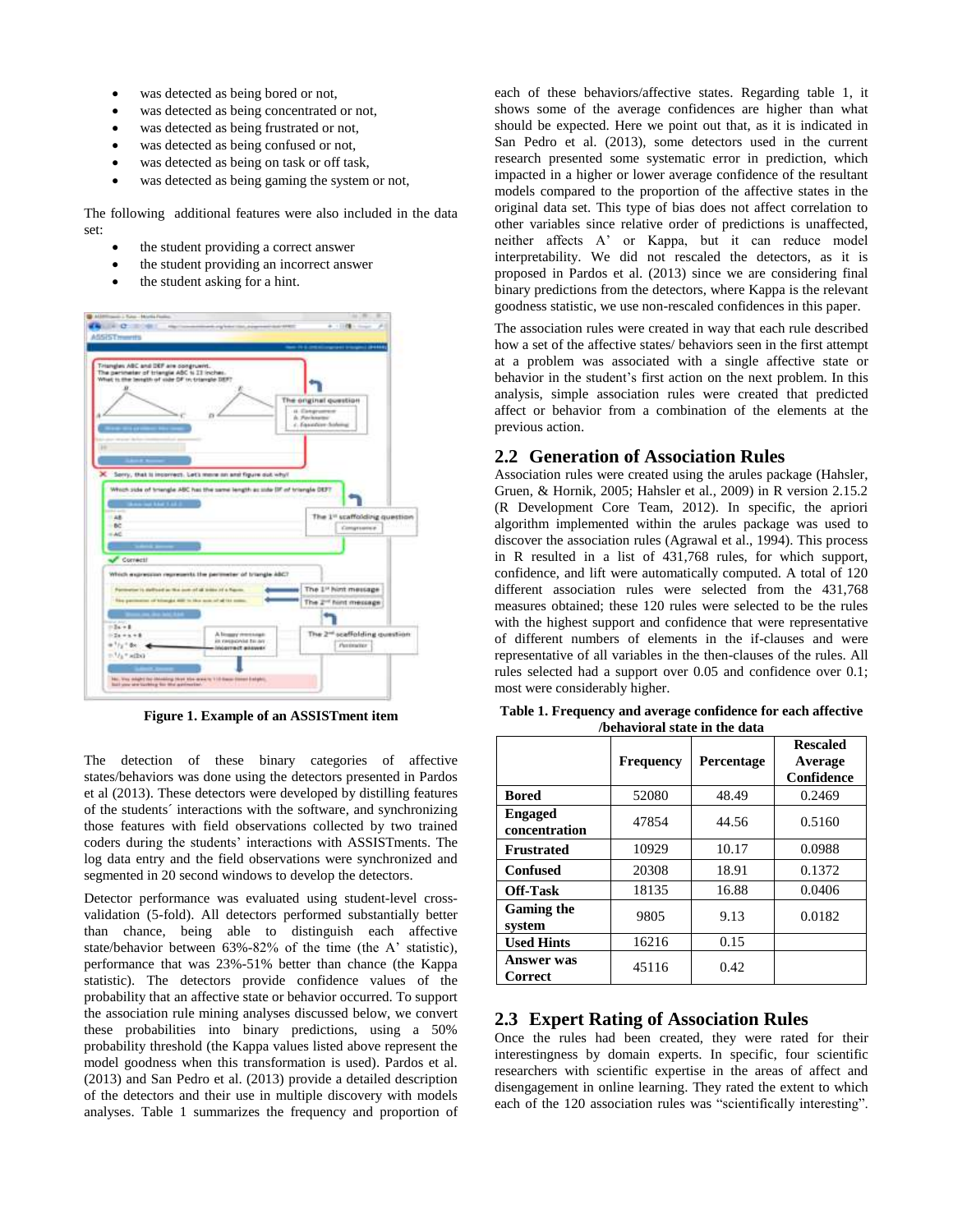A Likert scale was used in rating, ranging from 1 to 5, where 1 was "*Not at all interesting*" and 5 was "*Extremely interesting*". Based on these expert ratings, the average inter-rater interestingness value was calculated for each rule, giving an indicator of how interesting the experts found each rule. In addition, measures of the degree of agreement between the experts were calculated, and are discussed in Section 3.1.

#### **2.4 Computing Association Rule Metrics**

After the expert coders rated the 120 selected association rules, additional interestingness measures from Tan et al. (2004) were computed in Microsoft Excel. The following metrics were computed for each rule:

- Phi Coefficient
- Odds Ratio
- Cosine
- 
- Piatetsky-Shapiro
- Cohen's Kappa

J Measure

- 
- Jaccard, Laplace
- Gini Index Conviction
- 
- Certainty Factor Added Value
- Collective Strength
- Klosgen

In addition, non-standard metrics were created, under the hypothesis that these metrics might also capture some key aspects of expert perception of interestingness in this domain, where an expert might be looking for evidence of successful students or unsuccessful students:

- The number of elements in a rule with values equal to Yes, Correct, and/or On task behavior.
- The number of elements in a rule with values equal to No, Incorrect, and/or Off task behavior.

#### **3. Results**

The findings of the research are presented in this section. First, examples of some association rules rated as very interesting, not interesting, and with mixed rating, are presented. Then, results about the inter-rater agreement are included. Finally, correlations between the experts´ ratings and the association metrics are described, and regression models are presented that make combined predictions of expert ratings from a combination of association metrics.

#### **3.1 The Most and Least Interesting Rules**

As discussed in the previous section, each rule was rated for perceived interestingness by each of the four expert coders. Below, we present some of the most interesting and least interesting rules, in their perception. Note that each rule represents a transition from time  $t_1$  (left side of rule) and time  $t_2$ (right side of rule). Note also that rules are presented with the exact same operators as generated by the algorithm, which means that some redundancy is present.

The most interesting rules according to the experts (e.g. the rules with the highest average interestingness) were:

{Got incorrect answer, not frustrated}  $\rightarrow$  {Gaming the system}

{Gaming the system, bored, not in engaged concentration, got the incorrect answer and did not request a hint}  $\} \rightarrow$  {Confused}

{Off-task, confused, not bored, got the correct answer, and did not request a hint  $\} \rightarrow \{$  Off-task  $\}$ 

The following rules were rated as least interesting by the experts (in terms of average rating).

{In engaged concentration, did not request a hint, not bored or frustrated or confused or off-task or gaming the system  $\} \rightarrow \{Off\text{-task}\}\$ 

{In engaged concentration, got correct answer, did not request a hint, not frustrated or confused or off-task or gaming  $\} \rightarrow \{Not\; \text{gaming the}$ system}

{In engaged concentration, got correct answer, did not request a hint, not bored or frustrated or confused or off-task or gaming the system  $\} \rightarrow \{Not$ frustrated}

However, some rules obtained a high rating from two experts but low rating from the other two:

{Got incorrect answer, did not request a hint, not in engaged concentration or frustrated or off-task or gaming  $\} \rightarrow \{Confused\}$ 

{Got incorrect answer, did not request a hint, bored, not concentrated or frustrated or confused or gaming  $\} \rightarrow \{$  Not being frustrated $\}$ 

The first of these rules was rated as not interesting by two members of the same research group (experts 2 and 3 below) but rated as very interesting by two members of other research groups. The second rule, however, was rated highly by experts 1 and 2, who belong to different research groups, and it was rated as less interesting by experts 3 and 4.

# **3.2 Agreement among raters**

Though there was generally good agreement between experts, some rules led to disagreement between the coders in terms of interestingness, as shown above. To see the degree of agreement (and to evaluate whether it was feasible to use these expert codes as a basis for studying which metrics best evaluate interestingness), we checked to make sure there was consistency among the four domain experts, using multiple metrics. The estimated Cronbach´s Alpha coefficient for the consistency in rating among the four experts was 0.845, which indicates there is a high covariation among experts in their ratings of interestingness of different rules. The general Intraclass Correlation for the agreement among the four raters was 0.487, which indicates a moderate agreement among the experts (Bartko, 1966). It is worth noting that while Cronbach's Alpha expresses a measure of covariation in the ratings among experts, Intraclass Correlation estimates reliability as the magnitude of disagreement/agreement among the experts (Hallgren, 2012). Hence, the difference among both measures reflects a discrepancy of what each statistic estimates. In the context of our results, these statistics mean that while the experts showed consistency in the way they rated each rule, only a moderate agreement among experts was achieved.

Additionally, Spearman correlation coefficients were calculated to determine the degree of agreement between each pair of experts based on their rating of interestingness to the 120 association rules. Results of the Spearman correlation coefficients are included in the table 2, which indicate there was a significant degree of consistency among the four experts. As this table shows, all four experts had a reasonable degree of consistency, but experts 1 and 2 showed higher agreement with each other, while experts 3 and 4 had higher agreement with each other. Overall, there was moderate to high agreement among the experts in their rating of interestingness of different association rules.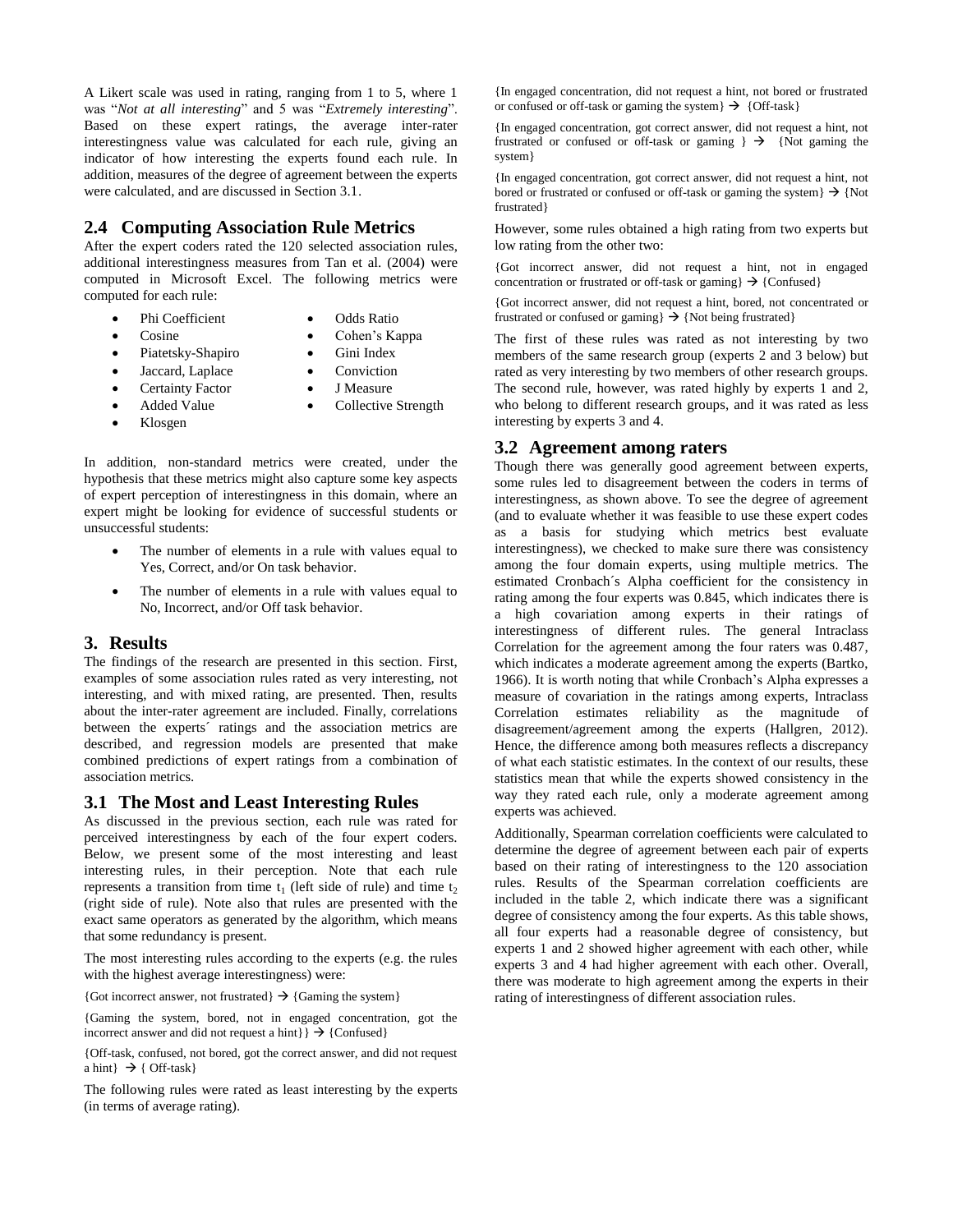|                 | <b>Expert 1</b> | <b>Expert 2</b> | <b>Expert 3</b> | <b>Expert 4</b> |
|-----------------|-----------------|-----------------|-----------------|-----------------|
| <b>Expert 1</b> |                 |                 |                 |                 |
| Expert 2        | .744            |                 |                 |                 |
| <b>Expert 3</b> | .548            | .590            |                 |                 |
| Expert 4        | .580            | .516            | .674            |                 |

**Table 2. Spearman correlation coefficients among experts.**

# **3.3 Correlation between expert judgments and association metrics**

Though there was some structure in terms of agreement (e.g. coders 1 and 2 agreed more, and coders 3 and 4 agreed more), the overall agreement between coders was sufficient to create a single metric representing the interestingness of each rule. This metric was created by taking the average of the four coders' ratings for each rule.

Next, Spearman correlation coefficients were calculated to analyze the degree of association between the expert ratings of interestingness and the metrics of interestingness computed in R (R Development Core Team, 2012; Gamer et al., 2012; Fletcher, 2010) and Excel. The resultant correlation coefficients are presented in Table 3. This table shows that the experts' ratings of interestingness were highly correlated with some association rule measures. 7 of the 24 metrics were more highly correlated with the expert ratings of interestingness than the experts' ratings of interestingness correlated with one another, on average. The most highly correlated metrics were Jaccard ( $r = -0.838$ ), Cosine ( $r = -1$ 0.835), and Support  $(r = -0.82)$ . As shown in Table 3, the metrics that agreed least well with expert ratings of interestingness were Added Value ( $r = -0.014$ ) and Kappa ( $r = -0.029$ ). Merceron & Yacef's (2008) recommendation to use Cosine agrees with our findings here; their recommendation to use Lift does not, at least initially. But they recommend using these metrics in concert, not individually. In the next section, we consider what mixture of metrics best predicts human judgments of interestingness.

### **3.4 Predicting Expert Perception of Interestingness from a Combination of Metrics**

After looking at the predictive power of each metric, taken individually, we built a model that predicted expert judgments using a combination of metrics. Doing so may allow us to create a meta-metric that could be a better representation of interestingness than any single metric by itself.

A linear regression model was created to predict the average expert judgment of interestingness. For this full model, no variable selection was conducted – e.g. all metrics listed above were incorporated into this model. Although the model had statistically significant fit statistics ( $r = 0.938$ ,  $r^2 = 0.879$ , Crossvalidated  $\vec{r}^2$  =0.73, AIC = 123.2702, BIC = 181.8075; F(19, 100)  $= 38.24$ , p-value  $= 0.001$ ), it also had a high degree of multicollinearity among the predictors, measured by the Variance Inflation Factor (VIF). Multicollinearity can lead to over-fitting, as well as making it very difficult to interpret the estimated values for the regression coefficients and their standard errors. This model is reported in table 4.

**Table 3. Spearman correlation among inter-rater average and association rules metrics.**

|                            | <b>Correlation to</b><br><b>Inter-Judge</b><br>Average | p-value |
|----------------------------|--------------------------------------------------------|---------|
| <b>Jaccard</b>             | $-0.838$                                               | < 0.001 |
| Cosine                     | $-0.835$                                               | < 0.001 |
| <b>Support</b>             | $-0.82$                                                | < 0.001 |
| <b>Certainty Factor</b>    | 0.775                                                  | < 0.001 |
| Confidence                 | $-0.747$                                               | < 0.001 |
| Laplace rule               | $-0.647$                                               | < 0.001 |
| Count var. of 1's          | $-0.609$                                               | < 0.001 |
| <b>Conviction</b>          | $-0.432$                                               | < 0.001 |
| Count var. of 0's          | $-0.368$                                               | < 0.001 |
| Klosgen                    | $-0.327$                                               | < 0.001 |
| <b>Gini Index</b>          | $-0.32$                                                | < 0.001 |
| <b>Odds Ratio</b>          | $-0.31$                                                | 0.001   |
| Yule's O                   | $-0.31$                                                | 0.001   |
| <b>Yule's Y</b>            | $-0.31$                                                | 0.001   |
| Piatetsky-Shapiro          | $-0.303$                                               | 0.001   |
| <b>J</b> Measure           | $-0.303$                                               | 0.001   |
| <b>Collective Strength</b> | $-0.298$                                               | 0.001   |
| <b>Phi Coefficient</b>     | $-0.29$                                                | 0.001   |
| Lift                       | 0.202                                                  | 0.027   |
| Kappa                      | $-0.029$                                               | 0.754   |
| <b>Added Value</b>         | $-0.014$                                               | 0.876   |

**Table 4. Regression model with all association rules metrics and counting variables as predictors**

| <b>Predictor</b>           | Coeff    | S.E.  | т       | P-val | VIF     |
|----------------------------|----------|-------|---------|-------|---------|
| <b>Intercept</b>           | 106.44   | 33.13 | 3.21    | 0.001 |         |
| Count var. of 1's          | $-0.042$ | 0.097 | $-0.43$ | 0.664 | 4.2     |
| Count var. of 0's          | $-0.01$  | 0.081 | $-0.13$ | 0.896 | 13.3    |
| <b>Support</b>             | 44.085   | 19.83 | 2.22    | 0.028 | 2375.2  |
| Confidence                 | 0.899    | 1.617 | 0.55    | 0.579 | 230.6   |
| Lift                       | $-28.56$ | 13.46 | $-2.12$ | 0.036 | 2117.1  |
| <b>Phi Coefficient</b>     | 47.673   | 26.51 | 1.79    | 0.075 | 1422.1  |
| Cosine                     | 34.443   | 47.58 | 0.72    | 0.470 | 24213.7 |
| <b>Piatetsky Shapiro</b>   | $-80.69$ | 509.0 | $-0.15$ | 0.874 | 18302.8 |
| <b>Jaccard</b>             | $-108.6$ | 57.81 | $-1.87$ | 0.063 | 16274.3 |
| Laplace                    | $-10.62$ | 9.39  | $-1.13$ | 0.260 | 3832.8  |
| <b>Certainty Factor</b>    | $-17.37$ | 8.473 | $-2.05$ | 0.042 | 347.8   |
| <b>Added Value</b>         | 49.036   | 36.95 | 1.32    | 0.187 | 2257.6  |
| Klosgen                    | $-78.83$ | 187.3 | $-0.42$ | 0.674 | 6543.2  |
| <b>Odds Ratio</b>          | $-0.235$ | 4.097 | $-0.05$ | 0.954 | 10700.1 |
| Kappa                      | 172.97   | 70.26 | 2.462   | 0.015 | 6245.3  |
| <b>Gini Index</b>          | $-437.2$ | 283.4 | $-1.54$ | 0.126 | 712.7   |
| <b>Conviction</b>          | $-2.369$ | 5.516 | $-0.42$ | 0.668 | 7758.5  |
| <b>J</b> Measure           | 1038.7   | 502.4 | 2.068   | 0.041 | 1851.9  |
| <b>Collective Strength</b> | $-68.02$ | 36.70 | $-1.85$ | 0.066 | 8265.7  |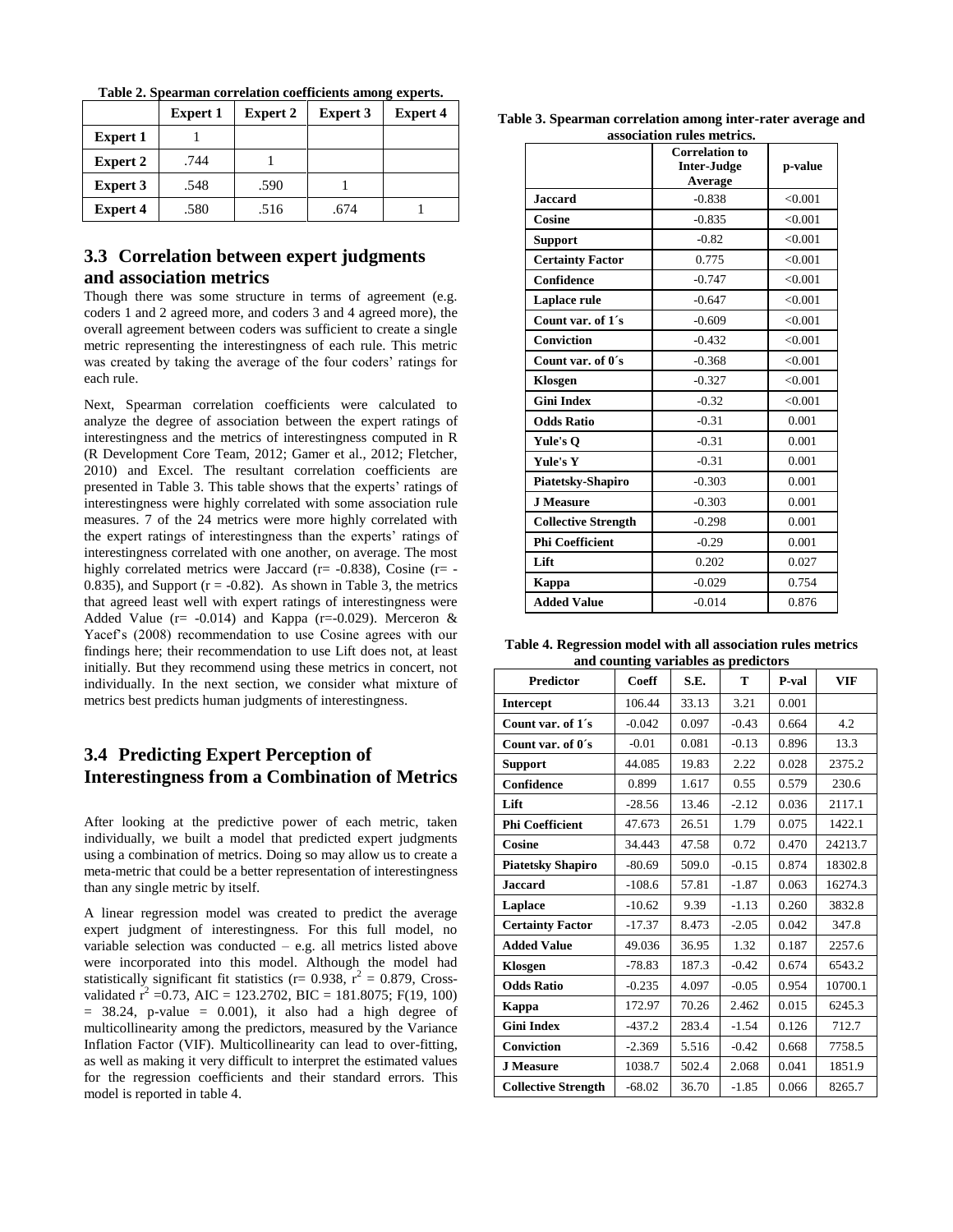A second linear regression model was tested including just statistically significant association metrics as predictors with small multicollinearity among them. The predictors excluded from this analysis were: Support, Confidence, Piatesky Shapiro, Jaccard, Laplace, Certainty Factor, Added Value, Klosgen, Odds Ratio, Kappa, Gini Index, J Measure, and Collective Strength. Those omitted predictors presented moderate to high correlations with one or more association metrics included in the model summarized in table 5. The criteria for exclusion were high correlations among the predictors that, consequently, resulted in VIF values higher than 10 for a given model.

Results of this second regression model showed that two association rule metrics –Lift and Conviction– had a positive prediction coefficient, while other two metrics – the Phi Coefficient and Cosine– had a negative coefficient. The model fit statistics were statistically significant and explained almost as much of the variance as the full model, which achieved a substantially higher cross-validated correlation ( $r = 0.902$ ,  $r^2 =$ 0.814, Cross-validated  $r^2$  =0.791, AIC = 144.4186, BIC = 161.1436; F = 126.4, df<sub>1</sub> = 4, df<sub>2</sub> = 115, p-value = 0.001). Table 5 summarizes the second regression model. The lower values of BIC in the second model confirm it is a better and more simple model compared with the former one.

**Table 5. Regression model with association rules metrics with restriction for multicollinearity**

| <b>Predictor</b>  | Coeff     | S.E.  | т        | P-val   | VIF   |
|-------------------|-----------|-------|----------|---------|-------|
| <b>Intercept</b>  | 0.404     | 1.023 | 0.395    | 0.6937  |       |
| Lift              | 3.848     | 0.790 | 4.870    | < 0.001 | 5.477 |
| Phi Coef.         | $-11.179$ | 2.220 | $-5.034$ | < 0.001 | 7.491 |
| Cosine            | $-5.783$  | 0.585 | $-9.880$ | < 0.001 | 2.752 |
| <b>Conviction</b> | 0.469     | 0.116 | 4.013    | < 0.001 | 2.616 |

Although Jaccard presented the highest correlation with the interrater average score, it also presented a very high correlation with many other metrics, including Cosine  $(r = 0.96)$ . Thus, many models that included Jaccard also presented a high degree of multicollinearity among the predictors; as a consequence, Jaccard was excluded in the combined model presented in table 5. Table 6 demonstrates a model similar to the model in table 5 but replacing Cosine with Jaccard. The model in this case was not better in terms of multicollinearity and was only slightly better in terms of goodness-of-fit ( $r = 0.908$ ,  $r^2 = 0.825$ , Cross-validated  $r^2 = 0.81$ , AIC = 137.5014, BIC = 164.2263; F(4, 115) = 135.6, p-value =  $<0.001$ ).

**Table 6. Regression model including Jaccard instead of Cosine**

| <b>Predictor</b> | Coeff    | S.E.  | т        | P-val   | VIF   |
|------------------|----------|-------|----------|---------|-------|
| <b>Intercept</b> | 0.547    | 0.986 | 0.556    | 0.579   |       |
| Lift             | 3.502    | 0.778 | 4.496    | < 0.001 | 5.638 |
| Phi Coef.        | $-7.528$ | 2.370 | $-3.177$ | 0.002   | 9.038 |
| <b>Jaccard</b>   | $-8.896$ | 0.847 | $-10.49$ | < 0.001 | 2.780 |
| Conviction       | 0.207    | 0.121 | 1.721    | 0.088   | 2.945 |

Regression models were also computed for each individual metric used in the combined models. The results, which are summarized in table 7, show that single-feature models presented less

desirable fit statistics (i.e.,  $r^2$ , AIC, and BIC) than the combined model. The model including just Jaccard as predictor has the best fit statistics among the single-variable models (with Cosine close behind), but the combined model is still superior.

| Predictor          | Coeff – Intercepet<br>(S.E.)         | р       | <b>Fit Stats.</b>                                                           |
|--------------------|--------------------------------------|---------|-----------------------------------------------------------------------------|
| Lift               | $2.81*$ Lift $-0.80$<br>(0.729)      | < 0.001 | ${\bf R}^2 = 0.112$<br>$CV-R^2 = 0.074$<br>$AIC = 326.43$<br>$BIC = 334.79$ |
| Phi<br>Coefficient | $-6.744*Phi + 2.78$<br>(1.754)       | < 0.001 | ${\bf R}^2 = 0.111$<br>$CV-R^2 = 0.098$<br>$AIC = 326.56$<br>$BIC = 334.93$ |
| Cosine             | $-7.72$ Cosine $+5.39$<br>(0.387)    | < 0.001 | ${\bf R}^2 = 0.771$<br>$CV-R^2 = 0.754$<br>$AIC = 163.71$<br>$BIC = 172.07$ |
| <b>Conviction</b>  | $-0.69$ *Conviction + 3.2<br>(0.152) | < 0.001 | ${\bf R}^2 = 0.149$<br>$CV-R^2 = 0.119$<br>$AIC = 321.24$<br>$BIC = 329.61$ |
| <b>Jaccard</b>     | $-11.56*Jaccard + 4.84$<br>(0.552)   | < 0.001 | ${\bf R}^2 = 0.787$<br>$CV-R^2 = 0.779$<br>$AIC = 154.84$<br>$BIC = 163.21$ |

**Table 7. Regression models with single predictors**

.

# **4. Discussion and Conclusions**

As seen in this paper, several standard association rule metrics can predict human expert ratings of interestingness of an association rule. Most commonly used interestingness metrics showed statistically significant correlations with the experts' ratings of interestingness, but not all of them were included in the final combined model given the high common variation among them. The best metrics – Jaccard, Cosine, and Support – achieved an absolute correlation higher than 0.80 with the average expert human judgment, which is higher than the average correlation of the ratings between experts. Hence, we see that these association metrics are a good substitute for human ratings of interestingness

In particular, our findings agree with Merceron and Yacef (2008) that Cosine and Lift are useful, as they were successful predictors in the final combined model in this data set. Taken individually, Cosine was good predictor, while Lift explained considerably less variance. The association metric Cosine consistently had a high negative correlation with the raters' scores of interestingness and significantly predicted expert ratings of interestingness, both in a single-predictor model and in combination with other association metrics. The association metric Lift had a positive correlation and significantly predicted the average score of interestingness among the experts in combination with other metrics and in a singlepredictor model; however, Lift was relatively weak compared to other metrics when taken by itself.

However, one surprise is that Cosine, while important in both our findings and in Merceron & Yacef, was correlated to interestingness in the negative direction in our findings (i.e. low, while Merceron & Yacef recommend looking for high Cosine). This finding is surprising, and merits further study. One possibility is that once support and confidence are accounted for,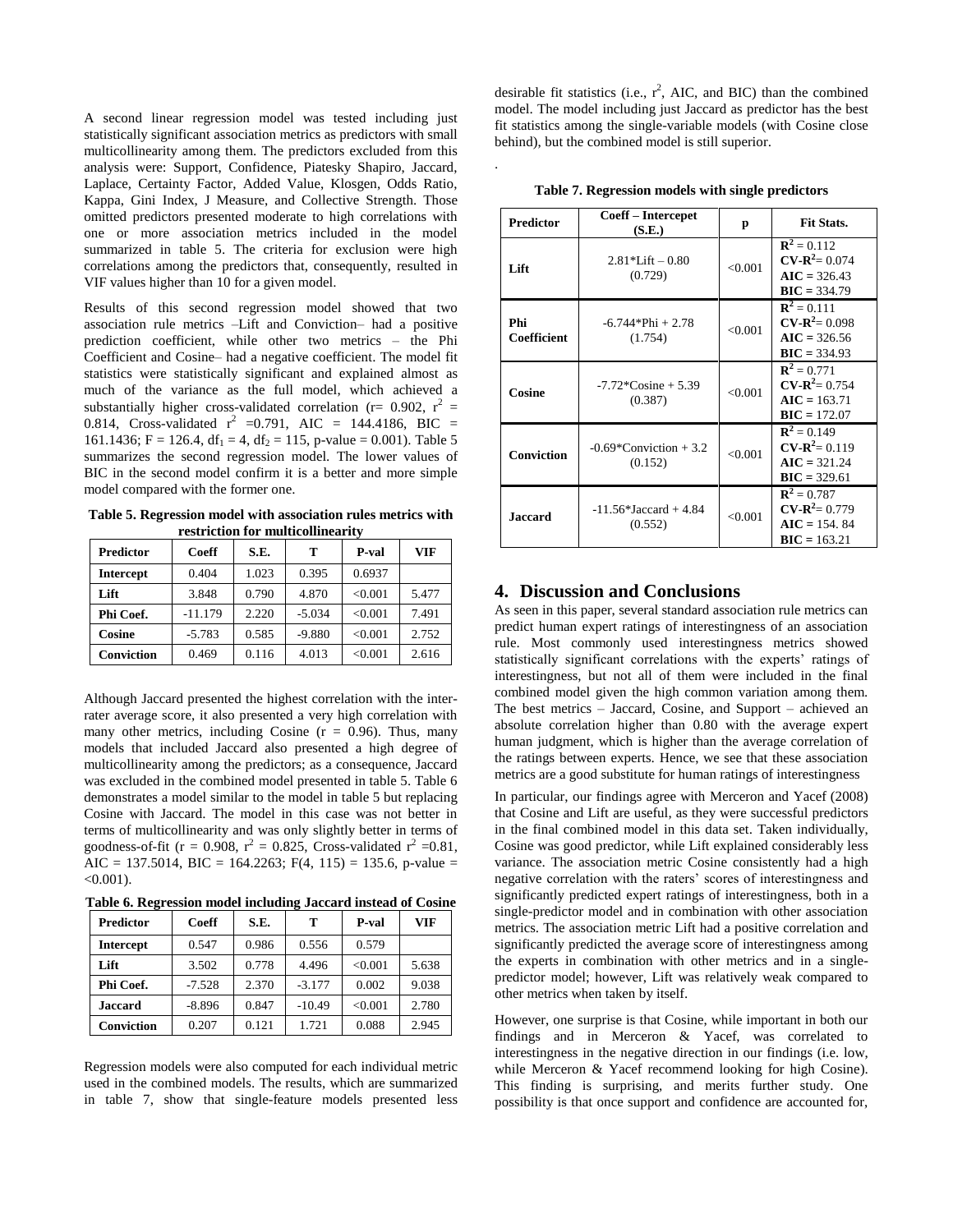then interestingness links in some ways to rarity. Perhaps that is not surprising –facts that are already known are not particularly interesting– but it does show that the association rule mining conception of interestingness may not quite match intuitive notions of this construct. In our view, this finding is itself impressive. In general, this result suggests that Cosine is indeed important, but may reflect interestingness in a different way than previously understood.

In addition, other association rule metrics – the Phi Coefficient, Conviction and Jaccard – that have not been widely used in educational data mining also explained a significant proportion of the variance in the combined model and a in single-predictor models. Therefore, it might be useful to also consider these metrics in future research using association rule mining in educational data sets.

On the whole, results in this study show that the recommended metrics of interestingness proposed by Merceron and Yacef (2008) are useful, as well as other metrics not considered by those authors.

It is worth considering some limitations of this study. First, only linear correlations and linear regression models were considered. Although these approaches achieved good fit to the data, and explained much of the variance, it could be useful to consider models with non-linear relations among the association rules metrics and the expert ratings. Second, given the high correlation among different association rules metrics, other measures could be considered as alternative predictors of the inter-rater score of interestingness instead of the four measures chosen in the final regression model reported. Third, this paper represents a single analysis in a single educational research domain. Results might vary in a different educational research domain, or indeed outside of education. However, the fact that Cosine and Lift were prominent both in our models and in the recommendations in Merceron & Yacef (2008) is a positive sign, given that their work involved a very different area of educational research.

Overall, the use of association mining to understand complex and interesting relations among different variables is a method with a lot of potential in educational data mining research. Association rules can be understood at an intuitive level, and can provide useful information for a variety of stakeholders who are not experts in EDM, including students, teachers, administrators, and policy makers. However, given the huge numbers of association rules that can be generated, it is important to try to filter not just by support and confidence, but by interestingness as well. By using the metric or combination of metrics that matches an intuitive conception of interestingness, we can provide the most interesting information to users of association rules first, improving the efficiency of this method.

#### **Acknowledgements**

The authors wish to thank the National Science Foundation, Innovative Technology Experiences for Students and Teachers (Grant #DRL-1031398) and to the Bill and Melinda Gates Foundation, Vital Behaviors and Skills Associated with Engagement Derived from Learning Analytics Topic (Grant #OPP1048577) for their support. We also want to thank Leena Razzaq and Neil Heffernan for making the ASSISTments system data available to us, and to Amber Chauncey Strain and to Jonathan Rowe for providing their expert opinions.

#### **5. References**

- [1] Agrawal, R., & Srikant, R. (1994, September). Fast algorithms for mining association rules. In *Proceedings of the 20th International Conference Very Large Data Bases* (pp. 487- 499)
- [2] Agrawal, R., Mannila, H., Srikant, R., Toivonen, H., & Verkamo, A. I. (1996). Fast Discovery of Association Rules. *Advances in knowledge discovery and data mining*, *12*, 307-328.
- [3] Agrawal, R., & Srikant, R. (1995, March). Mining sequential patterns. In *Proceedings of the Eleventh International Conference on Data Engineering* (pp. 3-14). IEEE.
- [4] Baker, R. S., D'Mello, S. K., Rodrigo, M. M. T., & Graesser, A. C. (2010). Better to be frustrated than bored: The incidence, persistence, and impact of learners' cognitive– affective states during interactions with three different computer-based learning environments. *International Journal of Human-Computer Studies, 68*(4), 223-241.
- [5] Baker, R., & Yacef, K. (2009). The State of Educational Data Mining in 2009: A Review and Future Visions. *Journal of Educational Data Mining, 1* (1), 3-17
- [6] Baker, R., Siemens, G. (in press) Educational data mining and learning analytics. To appear in Sawyer, K. (Ed.) *Cambridge Handbook of the Learning Sciences: 2nd Edition*.Cambridge, UK: Cambridge University Press.
- [7] Bartko, J. J. (1966). The intraclass correlation coefficient as a measure of reliability. *Psychological reports, 19*(1), 3-11.
- [8] Ben-Naim, D., Bain, M., & Marcus, N. (2009, July). A User-Driven and Data-Driven Approach for Supporting Teachers in Reflection and Adaptation of Adaptive Tutorials. Paper presented at *Educational Data Mining*, (pp. 21-30)
- [9] Chauncey, A., & Azevedo, R. (2010, January). Emotions and motivation on performance during multimedia learning: how do i feel and why do i care?. Paper presented at *Intelligent Tutoring Systems* (pp. 369-378). Springer Berlin Heidelberg.
- [10] Fletcher, T. D. (2010). Psychometric: Applied Psychometric Theory. R package version 2.2. Retrieved from URL http://CRAN.R-project.org/package=psychometric
- [11] Freyberger, J. E., Heffernan, N., & Ruiz, C. (2004). *Using association rules to guide a search for best fitting transfer models of student learning* (Doctoral dissertation). Worcester Polytechnic Institute, Worcester, MA.
- [12] Garcia, E., Romero, C., Ventura, S., & Calders, T. (2007, September). Drawbacks and solutions of applying association rule mining in learning management systems. In *Proceedings of the International Workshop on Applying Data Mining in e-Learning* (pp. 13-22).
- [13] Garcia, E., Romero, C., Ventura, S., & De Castro, C. (2009). An architecture for making recommendations to courseware authors using association rule mining and collaborative filtering. *User Modeling and User-Adapted Interaction*,*19*(1- 2), 99-132
- [14] Hahsler, M., Grün, B., Hornik, K., & Buchta, C. (2009). Introduction to arules–A computational environment for